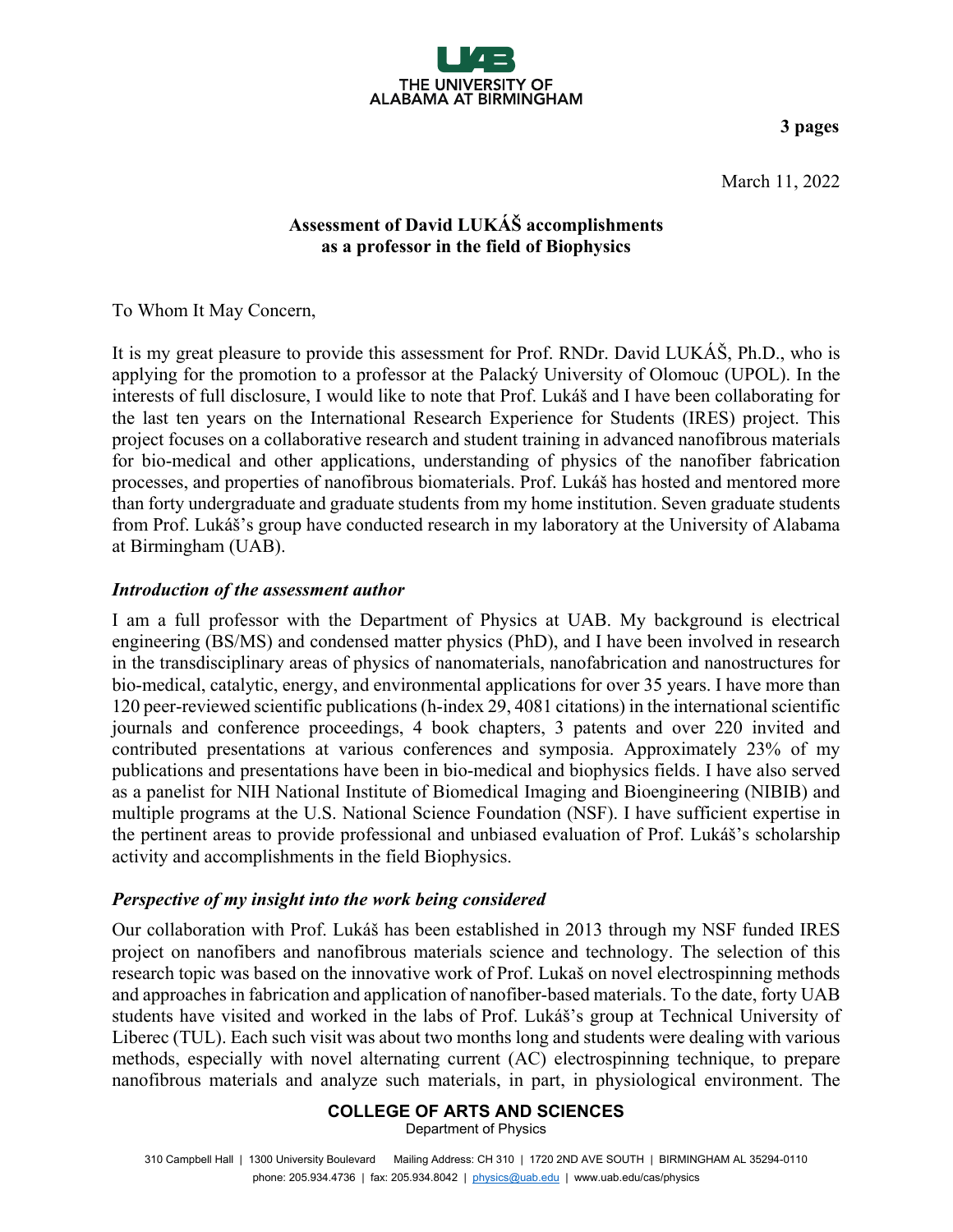

prospects of AC electrospinning are enormous in terms of fundamental science of this process and scalability for sustainable production of nanomaterials, and their commercial potential. There are big difficulties in training students for this very transdisciplinary research area, and I highly value Prof. Lukáš's huge effort in training UAB students for collaborative international research with Czech and other EU institutions, and globally afterwards. Most of former IRES undergraduate trainees have entered strong graduate schools, and many students obtained prestigious awards and fellowships.

#### *Accomplishments as a scholar and the candidate's potential for future excellence in the field*

Prof. Lukáš training in the field of biophysics enables him to look into the challenging problems of the nanofibers synthesis methods and nanofibrous material properties from highly unusual angles. Prof. Lukáš's expertise goes beyond traditional biophysics methods and allows him to develop fresh ideas in the field. This was one of the main reasons for our fruitful collaboration that led to the date to eight joint research papers published in prominent journals (e.g., Ceramics International, RSC Advances, Scientific Reports, Journal of Applied Polymer Science) that are well-ranked in the relevant fields. We work currently on several collaborative papers and plan a substantial number of future publications through our ongoing research activities. In my opinion, Prof. Lukáš has made very large contributions in the area of nanofibrous materials for bio-medical applications as well as, through our collaboration, to the area of ceramic- and carbon-based nanofibrous materials. His research has been focused, in part, on complex electrohydrodynamic instabilities occurring during the processes of nanofibers formation and their effect on the nanofibrous materials textural properties and application as scaffolds in tissue engineering. Prof. Lukáš clearly made very strong progress in this area as evident from his multiple papers and funded projects, and his contributions are recognized through numerous citations (e.g., see a list of some highly cited Prof. Lukáš's recent papers [1-4] in the notes below). It is obvious to me that he has much more to offer in his new role in the area of biophysics. In my opinion, he is one of a very few scientists who have developed as internationally recognized leaders in this area.

#### **COLLEGE OF ARTS AND SCIENCES**

Department of Physics

310 Campbell Hall | 1300 University Boulevard Mailing Address: CH 310 | 1720 2ND AVE SOUTH | BIRMINGHAM AL 35294-0110 phone: 205.934.4736 | fax: 205.934.8042 | [physics@uab.edu](mailto:physics@uab.edu) | www.uab.edu/cas/physics

\_\_\_\_\_\_\_\_\_\_\_\_\_\_\_\_\_\_\_\_\_\_\_\_\_\_\_\_

<sup>1.</sup> Sivan, M., Madheswaran, D., Asadian, M., Cools, P., Thukkaram, M., Van Der Voort, P., Morent, R., De Geyter, N., Lukas, D., Plasma treatment effects on bulk properties of polycaprolactone nanofibrous mats fabricated by uncommon AC electrospinning: A comparative study, (2020) Surf. Coati. Technol. 399, Art.#126203. Cited 13 times.

<sup>2.</sup> Valtera, J., Kalous, T., Pokorny, P., Batka, O., Bilek, M., Chvojka, J., Mikes, P., Kostakova, E.K., Zabka, P., Ornstova, J., Beran, J., Stanishevsky, A., Lukas, D., Fabrication of dual-functional composite yarns with a nanofibrous envelope using high throughput AC needleless and collectorless electrospinning, (2019) Sci. Rep., 9, Art.#1801. Cited 32 times.

<sup>3.</sup> Horakova, J., Mikes, P., Saman, A., Jencova, V., Klapstova, A., Svarcova, T., Ackermann, M., Novotny, V., Suchy, T., Lukas, D., The effect of ethylene oxide sterilization on electrospun vascular grafts made from biodegradable polyesters, (2018) Mater. Sci. Eng.C, 92, 132-142. Cited 34 times

<sup>4.</sup> Rampichová, M., Chvojka, J., Jenčová, V., Kubíková, T., Tonar, Z., Erben, J., Buzgo, M., Daňková, J., Litvinec, A., Vocetková, K., Plencner, M., Prosecká, E., Sovková, V., Lukášová, V., Králíčková, M., Lukáš, D., Amler, E. The combination of nanofibrous and microfibrous materials for enhancement of cell infiltration and *in vivo* bone tissue formation, (2018) Biomed. Mater. (Bristol) 13, Art.#025004. Cited 31 times.